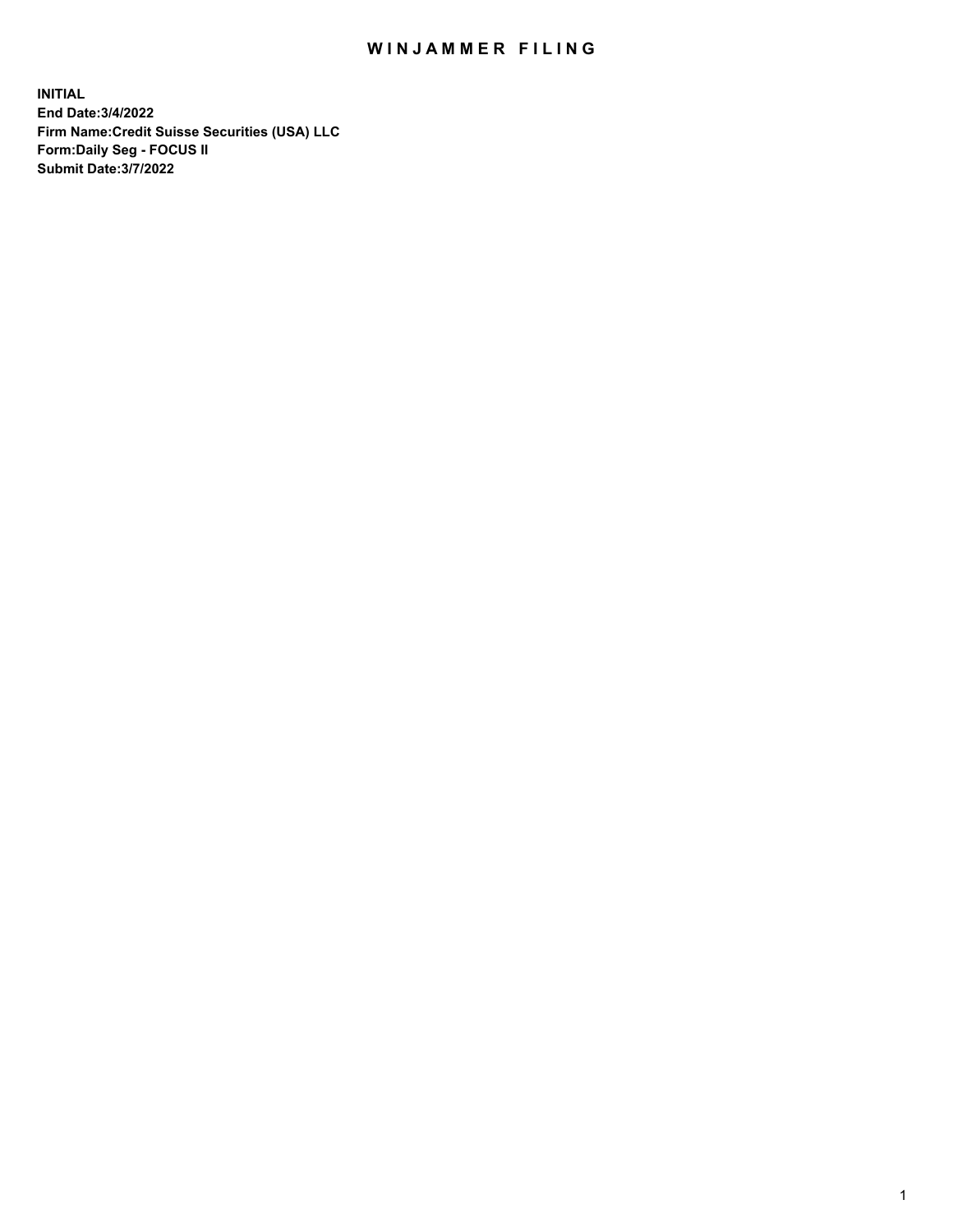**INITIAL** 

### **End Date:3/4/2022 Firm Name:Credit Suisse Securities (USA) LLC Form:Daily Seg - FOCUS II**

# **Submit Date:3/7/2022**

### **Daily Segregation - Cover Page**

| Name of Company                                                                   | <b>Credit Suisse Securities (USA)</b><br><b>LLC</b> |
|-----------------------------------------------------------------------------------|-----------------------------------------------------|
| <b>Contact Name</b>                                                               | <b>Alexander Baptiste</b>                           |
| <b>Contact Phone Number</b>                                                       | 919-994-6223                                        |
| <b>Contact Email Address</b>                                                      | alexander.baptiste@credit-suiss<br>e.com            |
| FCM's Customer Segregated Funds Residual Interest Target (choose one):            |                                                     |
| a. Minimum dollar amount: ; or                                                    |                                                     |
| b. Minimum percentage of customer segregated funds required:% ; or                | $\frac{0}{5}$                                       |
| c. Dollar amount range between: and; or                                           | $\underline{0}$ $\underline{0}$                     |
| d. Percentage range of customer segregated funds required between:% and%.         | 00                                                  |
| FCM's Customer Secured Amount Funds Residual Interest Target (choose one):        |                                                     |
| a. Minimum dollar amount: ; or                                                    | $\frac{0}{5}$                                       |
| b. Minimum percentage of customer secured funds required:%; or                    |                                                     |
| c. Dollar amount range between: and; or                                           | 0 <sub>0</sub>                                      |
| d. Percentage range of customer secured funds required between:% and%.            | 00                                                  |
| FCM's Cleared Swaps Customer Collateral Residual Interest Target (choose one):    |                                                     |
| a. Minimum dollar amount: ; or                                                    |                                                     |
| b. Minimum percentage of cleared swaps customer collateral required:% ; or        | $\frac{0}{5}$                                       |
| c. Dollar amount range between: and; or                                           | 0 <sub>0</sub>                                      |
| d. Percentage range of cleared swaps customer collateral required between:% and%. | 0 <sub>0</sub>                                      |

Attach supporting documents CH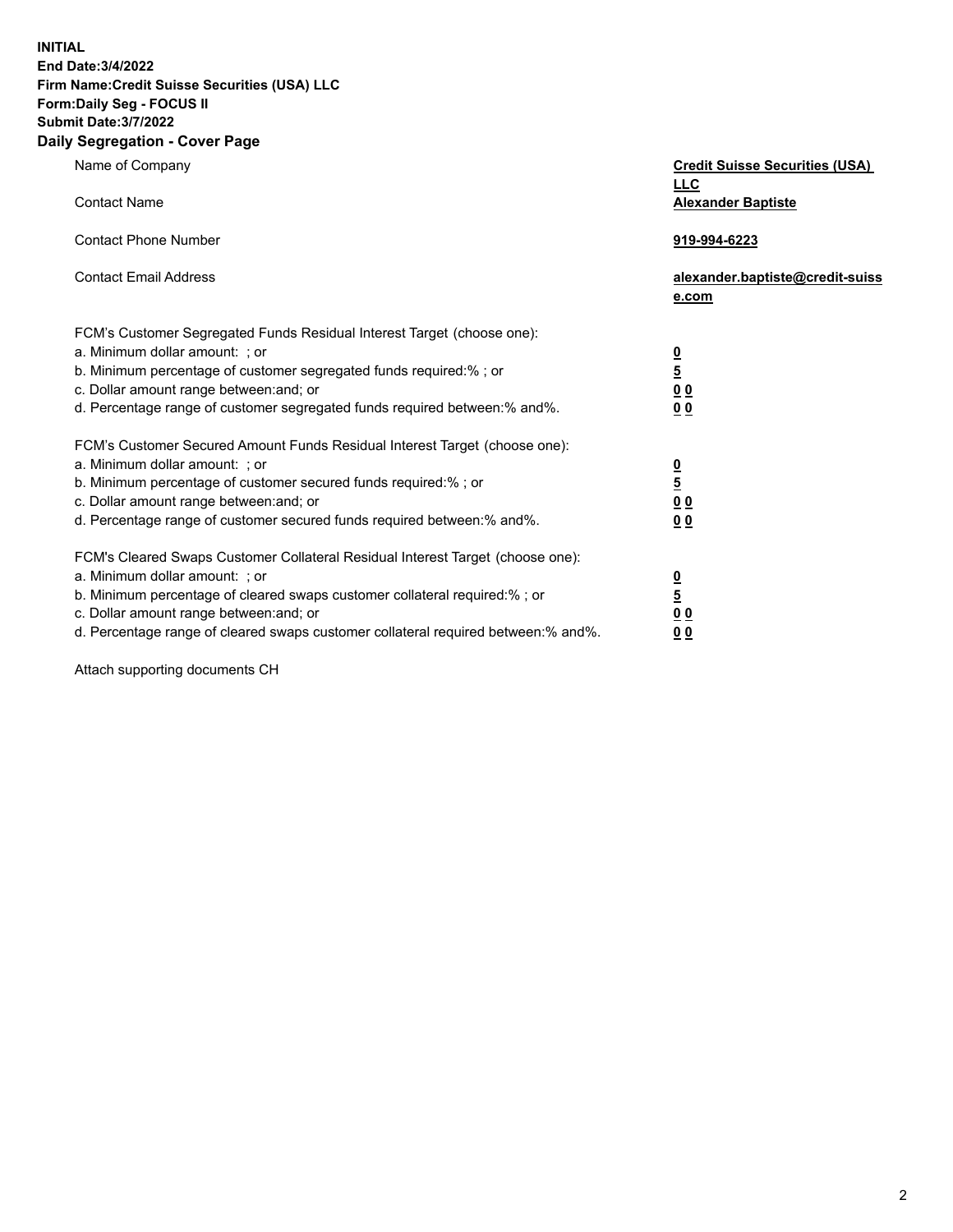**INITIAL End Date:3/4/2022 Firm Name:Credit Suisse Securities (USA) LLC Form:Daily Seg - FOCUS II Submit Date:3/7/2022 Daily Segregation - Secured Amounts**  Foreign Futures and Foreign Options Secured Amounts Amount required to be set aside pursuant to law, rule or regulation of a foreign **0** [7305] government or a rule of a self-regulatory organization authorized thereunder 1. Net ledger balance - Foreign Futures and Foreign Option Trading - All Customers A. Cash **1,523,445,549** [7315] B. Securities (at market) **123,906,354** [7317] 2. Net unrealized profit (loss) in open futures contracts traded on a foreign board of trade **514,828,157** [7325] 3. Exchange traded options a. Market value of open option contracts purchased on a foreign board of trade **14,357,318** [7335] b. Market value of open contracts granted (sold) on a foreign board of trade **-1,630,460** [7337] 4. Net equity (deficit) (add lines 1. 2. and 3.) **2,174,906,918** [7345] 5. Account liquidating to a deficit and account with a debit balances - gross amount **104,758,972** [7351] Less: amount offset by customer owned securities **-87,317,059** [7352] **17,441,913**  [7354] 6. Amount required to be set aside as the secured amount - Net Liquidating Equity **2,192,348,831** [7355] Method (add lines 4 and 5) 7. Greater of amount required to be set aside pursuant to foreign jurisdiction (above) or line **2,192,348,831** [7360] 6. FUNDS DEPOSITED IN SEPARATE REGULATION 30.7 ACCOUNTS 1. Cash in banks A. Banks located in the United States **861,861,907** [7500] B. Other banks qualified under Regulation 30.7 **727,139,473** [7520] **1,589,001,380**  [7530] 2. Securities A. In safekeeping with banks located in the United States **123,906,354** [7540] B. In safekeeping with other banks qualified under Regulation 30.7 **0** [7560] **123,906,354** [7570] 3. Equities with registered futures commission merchants A. Cash **0** [7580] B. Securities **0** [7590] C. Unrealized gain (loss) on open futures contracts **0** [7600] D. Value of long option contracts **0** [7610] E. Value of short option contracts **0** [7615] **0** [7620] 4. Amounts held by clearing organizations of foreign boards of trade A. Cash **0** [7640] B. Securities **0** [7650] C. Amount due to (from) clearing organization - daily variation **0** [7660] D. Value of long option contracts **0** [7670] E. Value of short option contracts **0** [7675] **0** [7680] 5. Amounts held by members of foreign boards of trade A. Cash **1,647,063,827** [7700] B. Securities **0** [7710] C. Unrealized gain (loss) on open futures contracts **428,194,653** [7720] D. Value of long option contracts **14,357,318** [7730] E. Value of short option contracts **-1,630,460** [7735] **2,087,985,338**  [7740] 6. Amounts with other depositories designated by a foreign board of trade **0** [7760]

- 7. Segregated funds on hand **0** [7765]
- 8. Total funds in separate section 30.7 accounts **3,800,893,072** [7770]
- 9. Excess (deficiency) Set Aside for Secured Amount (subtract line 7 Secured Statement **1,608,544,241** [7380] Page 1 from Line 8)
- 10. Management Target Amount for Excess funds in separate section 30.7 accounts **109,617,442** [7780]
- 11. Excess (deficiency) funds in separate 30.7 accounts over (under) Management Target **1,498,926,799** [7785]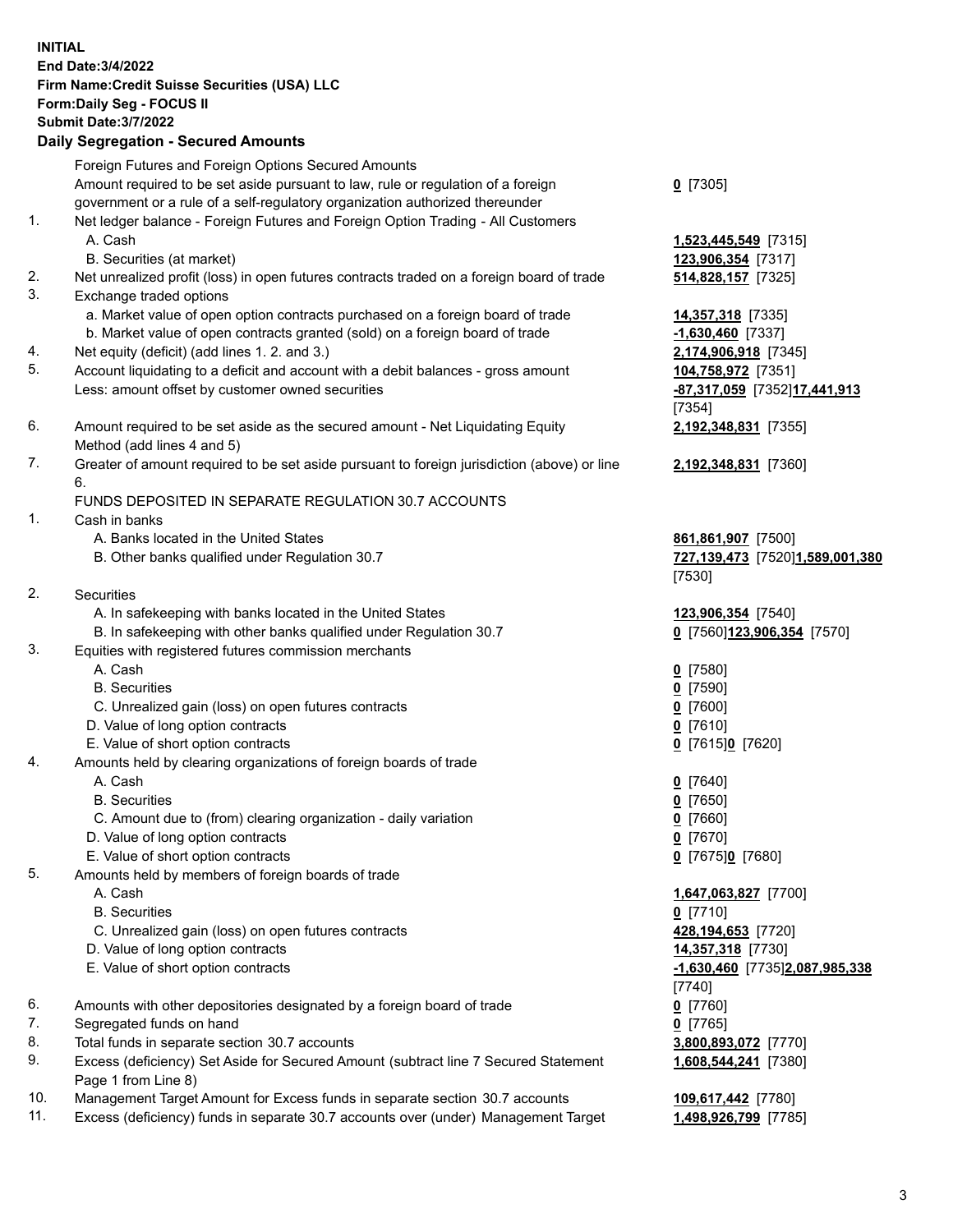| <b>INITIAL</b> | End Date: 3/4/2022<br>Firm Name: Credit Suisse Securities (USA) LLC<br>Form: Daily Seg - FOCUS II<br><b>Submit Date: 3/7/2022</b> |                                |
|----------------|-----------------------------------------------------------------------------------------------------------------------------------|--------------------------------|
|                | Daily Segregation - Segregation Statement                                                                                         |                                |
|                | SEGREGATION REQUIREMENTS(Section 4d(2) of the CEAct)                                                                              |                                |
| 1.             | Net ledger balance                                                                                                                |                                |
|                | A. Cash                                                                                                                           | 1,025,937,751 [7010]           |
|                | B. Securities (at market)                                                                                                         | 631,292,722 [7020]             |
| 2.             | Net unrealized profit (loss) in open futures contracts traded on a contract market                                                | 271,670,250 [7030]             |
| 3.             | Exchange traded options                                                                                                           |                                |
|                | A. Add market value of open option contracts purchased on a contract market                                                       | 193,944,057 [7032]             |
|                | B. Deduct market value of open option contracts granted (sold) on a contract market                                               | -157,669,631 [7033]            |
| 4.             | Net equity (deficit) (add lines 1, 2 and 3)                                                                                       | 1,965,175,149 [7040]           |
| 5.             | Accounts liquidating to a deficit and accounts with                                                                               |                                |
|                | debit balances - gross amount                                                                                                     | $5,868,893$ [7045]             |
|                | Less: amount offset by customer securities                                                                                        | -5,770,189 [7047]98,704 [7050] |
| 6.             | Amount required to be segregated (add lines 4 and 5)                                                                              | 1,965,273,853 [7060]           |
|                | FUNDS IN SEGREGATED ACCOUNTS                                                                                                      |                                |
| 7.             | Deposited in segregated funds bank accounts                                                                                       |                                |
|                | A. Cash                                                                                                                           | 567,298,433 [7070]             |
|                | B. Securities representing investments of customers' funds (at market)                                                            | $0$ [7080]                     |
|                | C. Securities held for particular customers or option customers in lieu of cash (at                                               | 482,817,690 [7090]             |
|                | market)                                                                                                                           |                                |
| 8.             | Margins on deposit with derivatives clearing organizations of contract markets                                                    |                                |
|                | A. Cash                                                                                                                           | 906,355,861 [7100]             |
|                | B. Securities representing investments of customers' funds (at market)                                                            | $0$ [7110]                     |
|                | C. Securities held for particular customers or option customers in lieu of cash (at                                               | 148,475,032 [7120]             |
|                | market)                                                                                                                           |                                |
| 9.             | Net settlement from (to) derivatives clearing organizations of contract markets                                                   | 7,077,079 [7130]               |
| 10.            | Exchange traded options                                                                                                           |                                |
|                | A. Value of open long option contracts                                                                                            | 193,944,057 [7132]             |
|                | B. Value of open short option contracts                                                                                           | -157,669,631 [7133]            |
| 11.            | Net equities with other FCMs                                                                                                      |                                |
|                | A. Net liquidating equity                                                                                                         | <u>154,221</u> [7140]          |
|                | B. Securities representing investments of customers' funds (at market)                                                            | $0$ [7160]                     |
|                | C. Securities held for particular customers or option customers in lieu of cash (at                                               | $0$ [7170]                     |
|                | market)                                                                                                                           |                                |
| 12.            | Segregated funds on hand                                                                                                          | $0$ [7150]                     |
| 13.            | Total amount in segregation (add lines 7 through 12)                                                                              | 2,148,452,742 [7180]           |
| 14.            | Excess (deficiency) funds in segregation (subtract line 6 from line 13)                                                           | 183,178,889 [7190]             |
| 15.            | Management Target Amount for Excess funds in segregation                                                                          | 98,263,693 [7194]              |
| 16.            | Excess (deficiency) funds in segregation over (under) Management Target Amount                                                    | 84,915,196 [7198]              |
|                | <b>Excess</b>                                                                                                                     |                                |